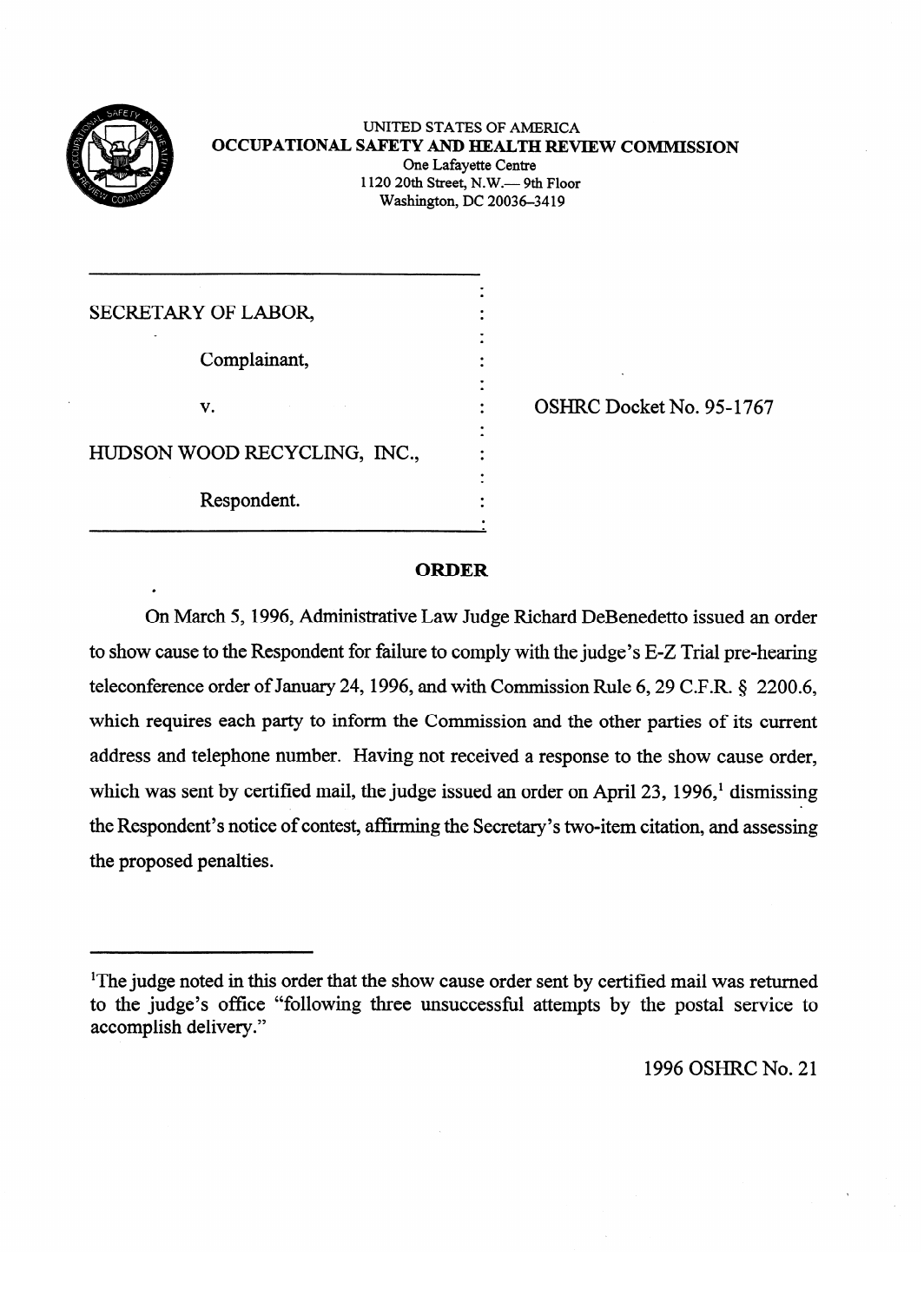On May 6, 1996, Mr. Jeff Beatty filed a petition for discretionary review on behalf of Hudson Wood Recycling, Inc., claiming that "I have never had any employees." The Respondent had raised this claim earlier in a hand-written letter sent to the Commission's Executive Secretary following the notice of docketing of the case, in which Mr. Beatty stated that "Hudson Wood Recycling is not an operating business yet. I have never had any employees."<sup>2</sup>

In alleging that it is not an employer because it has "never had any employees," the Respondent raises a question of statutory jurisdiction, see sections 3(5) and 5(a) of the Occupational Safety and Health Act of 1970,29 U.S.C. \$8 652(5) and 654(a). An issue of jurisdiction can be raised at any time during Commission proceedings. *See Willamette Iron & Steel Co., 9* BNA OSHC 1900,1904,198 1 CCH OSHD 7 25,427, p. 3 1,699 (No. 76-1201, 1981); Fed. R. Civ. P.  $12(h)(3)$ . This does not mean that a party raising a jurisdictional question does not have to follow the applicable rules of procedure. For example, if a party raising the jurisdictional issue as a defense refuses to provide the information relevant to the Commission's determination of the jurisdictional issue, it will be deemed to be in default on the issue. *Cf. Tropicana Products, Inc.*, 122 NLRB 121, 43 LRRM 1077 (1958) (National Labor Relations Board found jurisdiction where employer refused to cooperate in production of evidence on jurisdictional issue).

We do not condone Respondent's failure to comply with the judge's teleconference order and Commission Rule 6 or its failure to respond to the judge's show cause order, and we find that by those failures the Respondent has waived its right to contest the merits of the citation. However, given that the Respondent is raising an issue of statutory jurisdiction, we are willing to give the Respondent yet another opportunity to present evidence on the jurisdictional question. Therefore, we remand this case to the judge to re-issue the show cause order. If the Respondent once again fails to respond to the order, it will be held'in

<sup>2</sup>The Secretary does not oppose the petition for review here.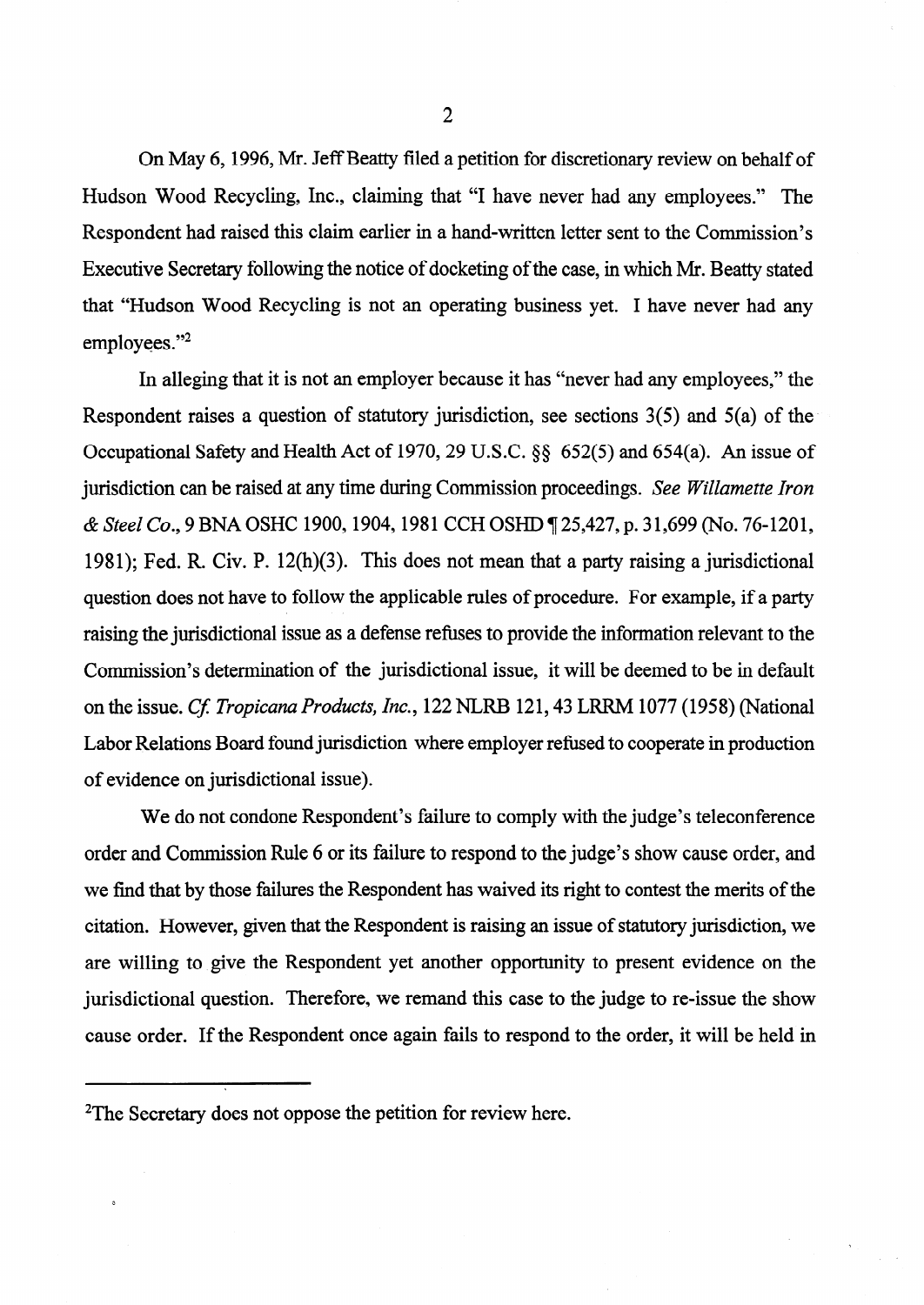default on the jurisdictional issue and the citation items affrmed and a \$1200 penalty assessed for each item. The Respondent will then have no further opportunity to challenge the jurisdiction in this case. See *Ins. Corp. of Ireland v. Compagnie des Bauxites, 456* U.S. 694,702 n.9 (1982) (decision on subject-matter jurisdiction will be *res judicata* on that issue in any further proceedings). If the judge deems there to be a sufficient reply to the show cause order, he will conduct further proceedings in the case, affording the parties an opportunity to introduce evidence on the jurisdictional issue and making the necessary findings of fact and conclusions of law on that issue.<sup>3</sup> If the judge finds that jurisdiction exists, then the citation items shall be affirmed because, as noted above, the Respondent has waived its right to contest the merits of the citation, based on the Respondent's failure to comply with the judge's teleconference order and Commission Rule 6 and its failure to respond to the judge's order to show cause issued on March 5, 1996.

 $\mathbf{F}$  is a order to show cause is supposed on  $\mathbf{F}$ 

<u>Stuart E. Wei</u>sberg

Stuart E. Weisberg Chairman

Nonta

Velma Montoya Commissioner

 $C_{1}$   $\overline{t}$ 

Daniel Guttman Commissioner

Date: June 6, 1996

<sup>&</sup>lt;sup>3</sup>Given the limitations on discovery under E-Z Trial, the judge may want to consider discontinuance of E-Z Trial in this particular case. See Commission Rule 204(a), 29 C.F.R  $\S 2200.204(a)$ .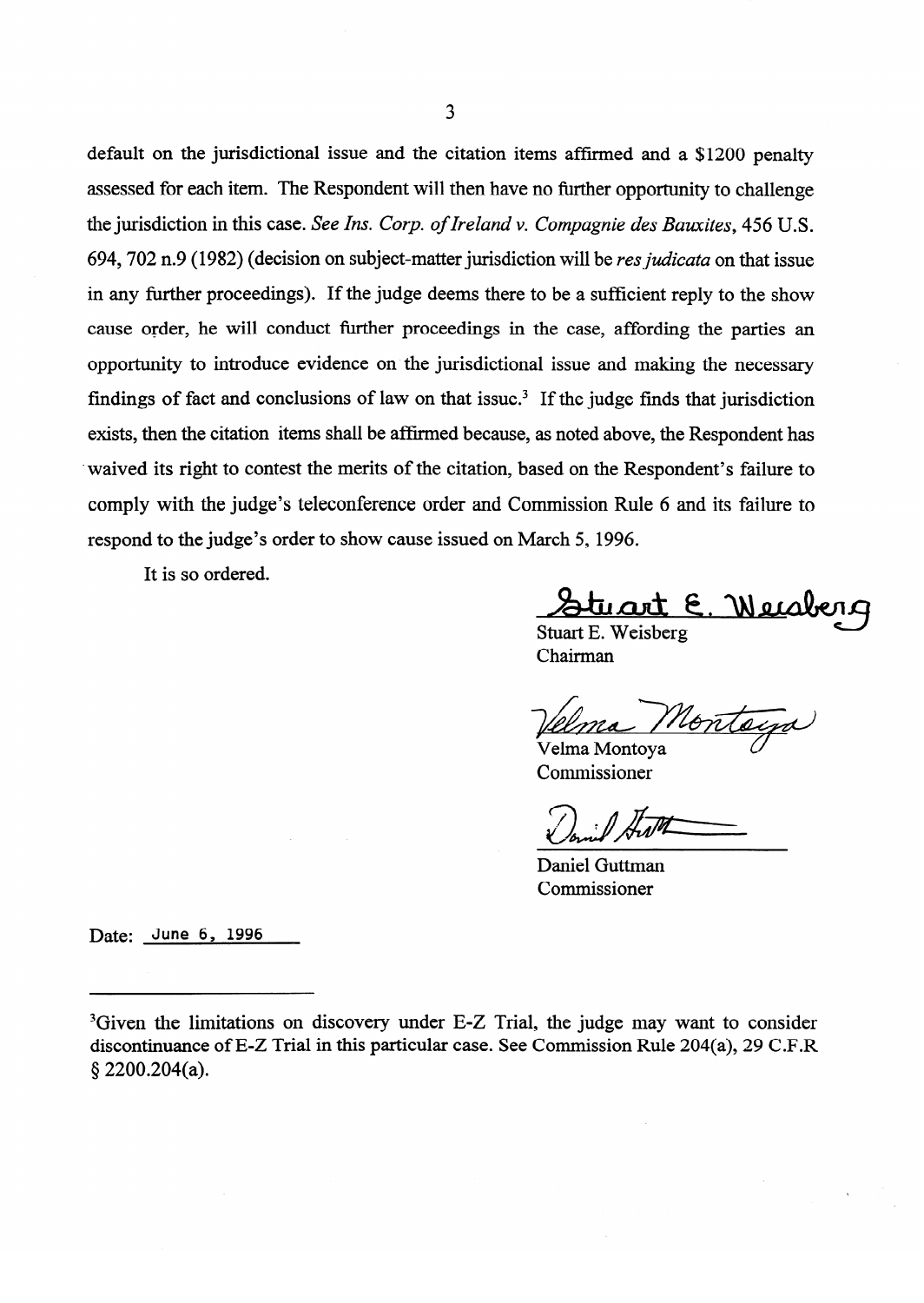

# United States of America<br>North A NTN TTN A T OUT **OCCUPATIONAL SAFETY AND HEALTH REVIEW COMMISSION**  1120 20th Street, N.W., Ninth Floor  $W$  washington,  $D$   $C$  20036-3412

| Office of<br><b>Executive Secretary</b> |                          | Phone: (202) 606-5400<br>Fax: (202) 606-5050 |
|-----------------------------------------|--------------------------|----------------------------------------------|
| SECRETARY OF LABOR,                     |                          |                                              |
| Complainant,                            |                          |                                              |
| v.                                      | OSHRC Docket No. 95-1767 |                                              |
| HUDSON WOOD RECYCLING, INC.,            |                          |                                              |
| Respondent.                             |                          |                                              |

# NOTICE OF COMMISSION ORDER AND REMAND

The attached order and remand by the Occupational Safety and Health Review Commission  $\alpha$  on safety, the Occupational Safety and  $\alpha$ 

FOR THE COMMISSION

 $\bigwedge$   $\bigwedge$ 

Date: June 6, 1996

Ray H. Darling, Jr. **Executive Secretary**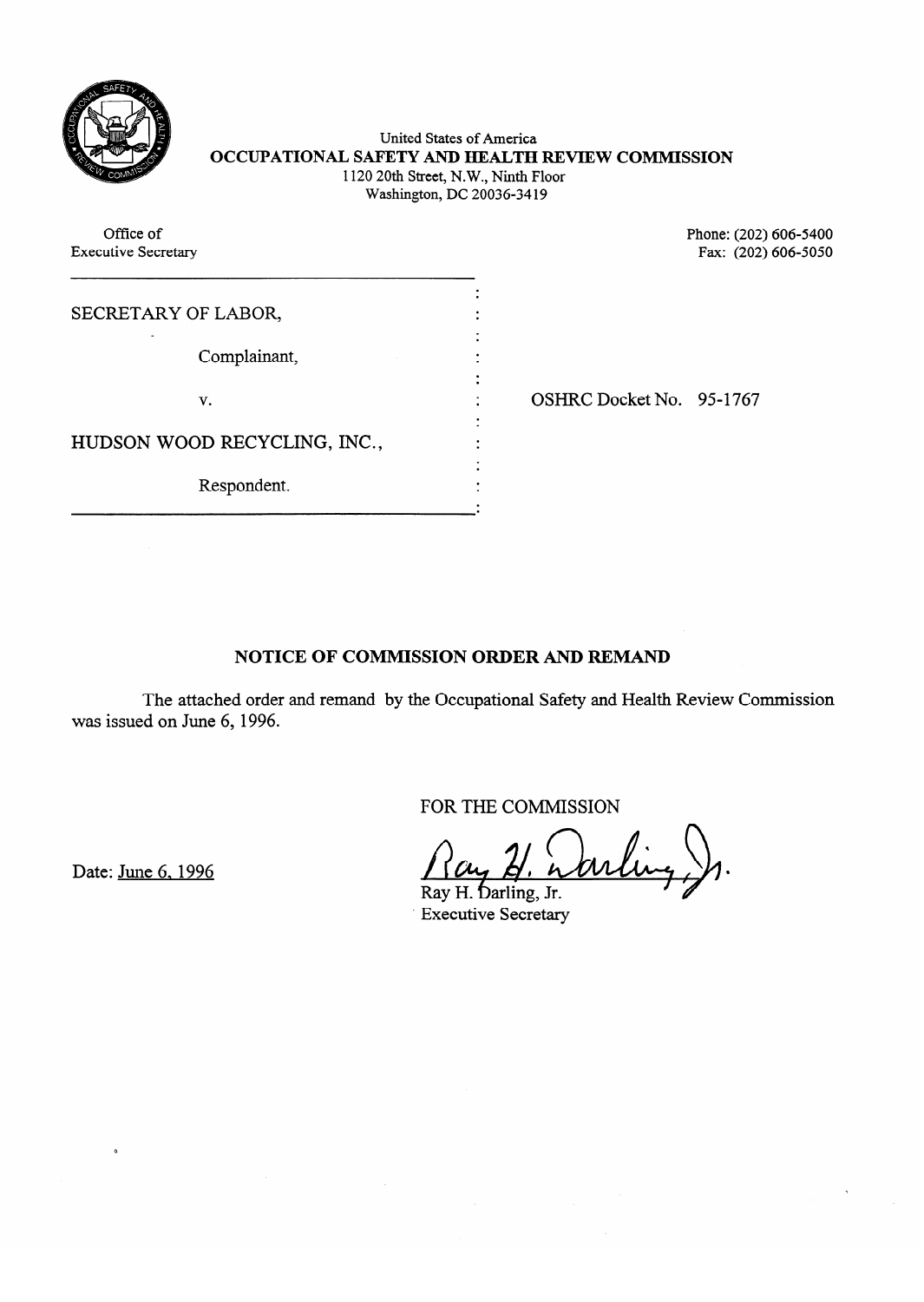## 95-l 767

## NOTICE IS GIVEN TO THE FOLLOWING:

Daniel J. Mick<br>Office of the Solicitor, U.S. DOL Room S4004 200 Constitution Ave., N.W. Washington, D.C. 20210 Washington, D.C. 20210

Patricia Rodenhausen Office of the Solicitor, U.S. DOL 201 Varick St., Room 707 New York, NY 10014

**Jeff Beatty** Hudson Wood Recycling, Inc. 147 Union Tpk. Hudson, NY 12534

**Richard DeBenedetto** Administrative Law Judge<br>Occupational Safety and Health  $\alpha$  -  $\alpha$  Judge Law  $\alpha$  Judge Law  $\alpha$  $\text{N}}$   $\text{N}}$  and  $\text{N}}$  and  $\text{N}}$  and  $\text{N}}$  and  $\text{N}}$  and  $\text{N}}$  and  $\text{N}}$  and  $\text{N}}$  and  $\text{N}}$  and  $\text{N}}$  and  $\text{N}}$  and  $\text{N}}$  and  $\text{N}}$  and  $\text{N}}$  and  $\text{N}}$  and  $\text{N}}$  and  $\text{N}}$  and  $\text{N}}$  a Room 420<br>McCormack Post Office and Courthouse nivooninat<br>Deeten M  $\sim$  Corolly that Court Office and  $\sim$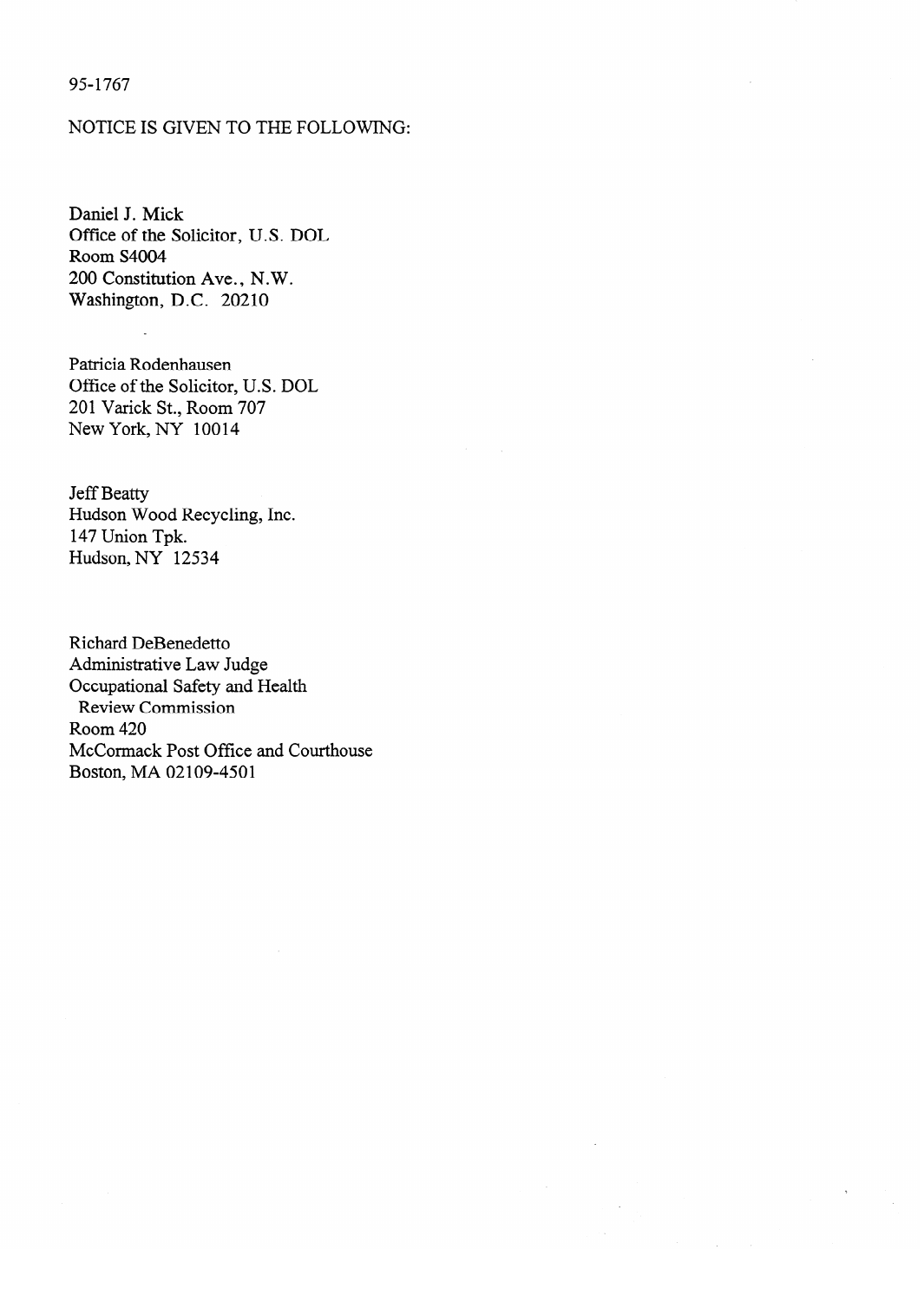

United States of America **OCCUPATIONAL SAFETY AND HEALTH REVIEW COMMISSION**  1120 20th Street, N.W., Ninth Floor Washington, DC 20036-34 19

SECRETARY OF COMPLAIN Complainant, Phone: (202) 606-5400<br>Fax: (202) 606-5050 Fax: (202) 606-506-6050

HUDSON WOOD RECYCLING, INC. Respondent.

OSHRC DOCKET<br>NO. 95-1767 no. 951767<br>1

# NOTICE OF DOCKETING<br>OF ADMINISTRATIVE LAW JUDGE'S DECISION

 $\mathcal{O}(\mathcal{A})$  and  $\mathcal{I}$  be the contract of  $\mathcal{I}$  $\epsilon$  and  $\epsilon$  are  $\epsilon$  and  $\epsilon$  and  $\epsilon$  above  $\epsilon$  above  $\epsilon$  above references with  $\epsilon$  above  $\epsilon$  was above  $\epsilon$  was above  $\epsilon$  and  $\epsilon$  and  $\epsilon$  and  $\epsilon$  and  $\epsilon$  and  $\epsilon$  and  $\epsilon$  and  $\epsilon$  and  $\epsilon$  and  $\epsilon$  and  $\epsilon$  will become a final order of the Commission on May 28, 1996 unless a Commission member directs review of the decision on or before that diverse procession and  $\frac{1}{2}$ FAKT I DESIKING KEVIEW OF THE JUDGE'S DECISION BY THE TOMATION AND BEFORE THE ANGELE THAT DECISION OF BEFORE T COMMISSION MOST FILE A PETITION FOR DISCRETIONARY RE Any such petition should be received by the Executive Secretary on or before way 10, 1<br>Commissi Commussion by in order to permit sufficient time for its review. See<br> $\overline{P}$  Pula 01.20 CEP 2200.01 If NUIC 71, 27 C.F.N.  $2200.71$ .

All further pleadings or communications regarding this case shall be  $A$  further pleading or communications regarding the communications regarding the case shall be shall be shall be shall be shall be shall be shall be shall be shall be shall be shall be shall be shall be shall be shall be

> **Executive Secretary** Occupational Safety and Health<br>Review Commission  $1120$  20th St. N.W., Suite 980 Washington, D.C. 20  $\overline{0}$ , suite state state

Petitioning parties shall also mail a copy to:

Daniel J. Mick, Esq.<br>Counsel for Regional Trial Litigation Office of the Solicitor, U.S. DOL Room S4004 200 Constitution Avenue, N.W. Washington, D.C. 20210

 $200$  $ew$  is issued by the Com naving questions about review rights may contact the Commission's Executive Secretive  $S$ cci ctary of Cali (202) 000-3400.

FOR THE COMMISSION Ray H Darling, Jr. Executive Secretary

Date: April 26, 1996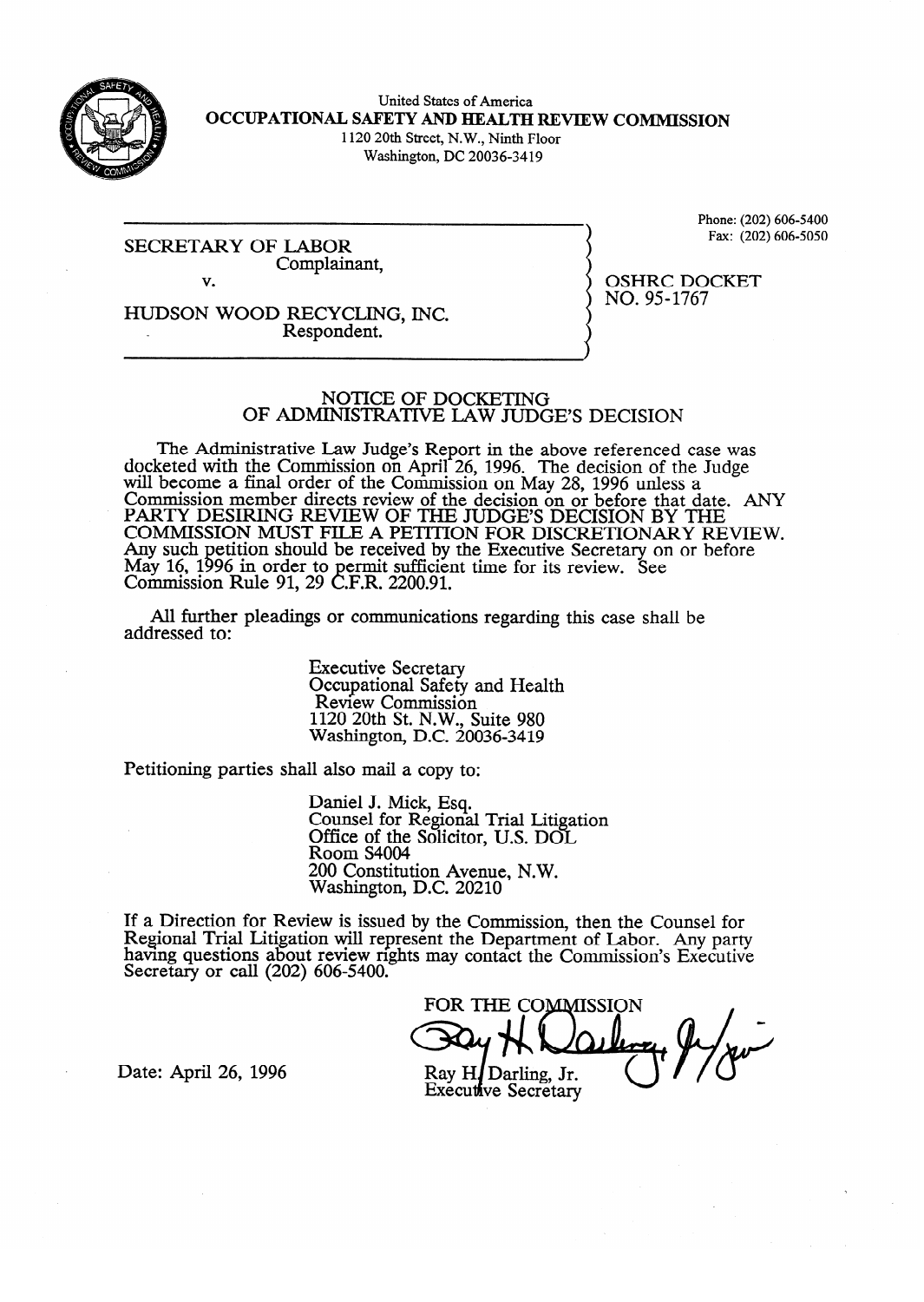# DOCKET NO. 95-1767

# NOTICE IS GIVEN TO THE FOLLOWING:

r atticia Rodenhausen, Esq.<br>Regional Solicitor Regional Solicitor<br>Office of the Solic Office of the Solicitor, O.S. DOL<br>201 Varick Room  $707$ 201 Varick, Room 707 New York, NY 10011

Hudson Wo 147 Union Turnpike Hudson, NY 12534 Hudson, NY 12 s 34

Richard DeBenedetto Administrative Law.  $O_{\text{ccupational}}$  Satety and H Review Commission ICCOIMACK POSI OII COUTINOUSE, ROOM 420<br>Poston, MA 02100 4501  $O(SU)$ , MA  $OZ109$  4201

 $\mathcal{L}$ 

 $\hat{\mathbf{v}}$ 

00122246465:02

 $\sim$